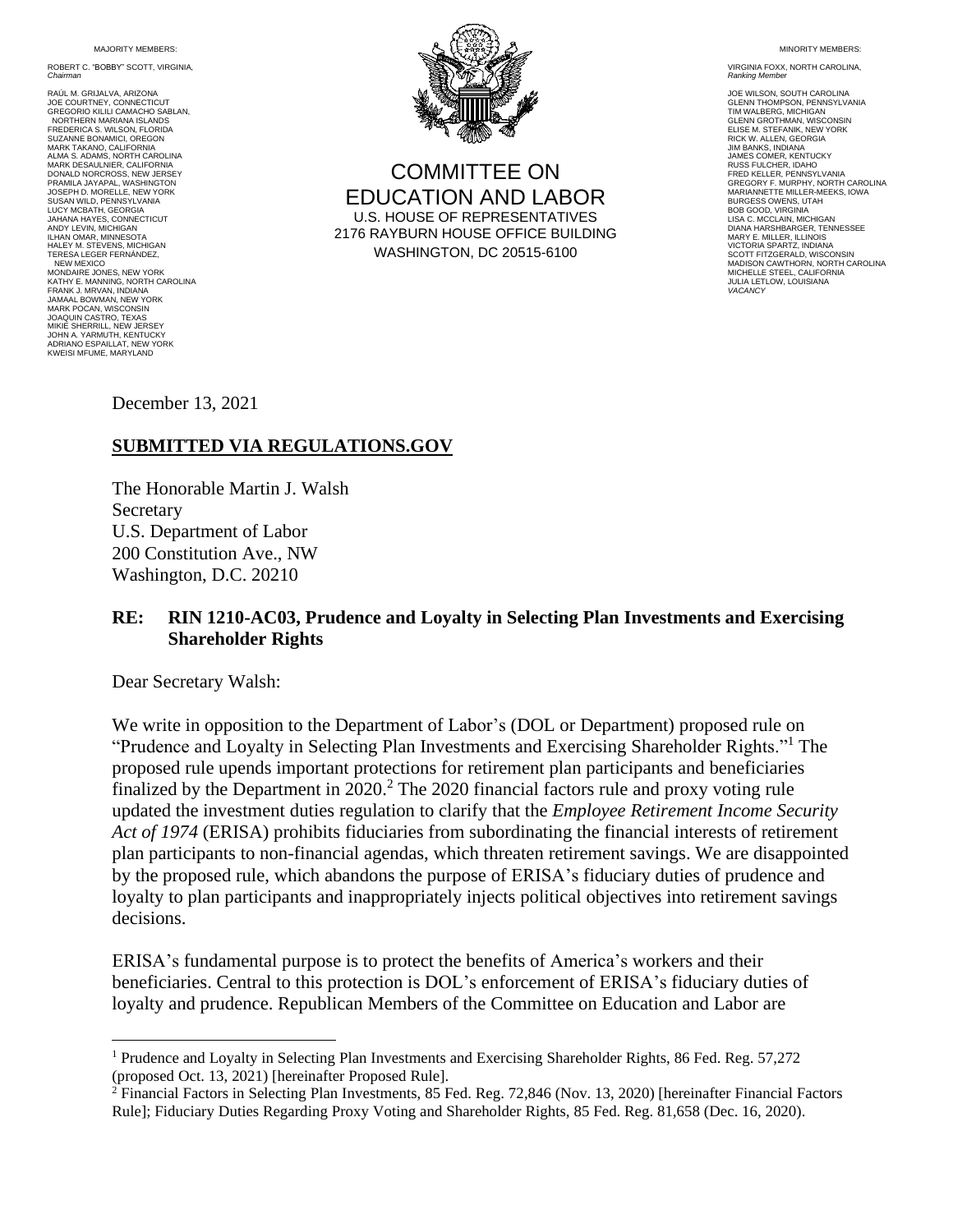The Honorable Martin J. Walsh December 13, 2021 Page 2

committed to ensuring that DOL properly interprets and enforces ERISA's fiduciary standards, including the selection and monitoring of investments, as well as the exercise of shareholder rights. Prior to the release of the proposed rule, the Department long held that, when selecting investments, plan fiduciaries "must focus solely on the plan's financial risks and returns and keep the interests of plan participants and beneficiaries in their plan benefits paramount."<sup>3</sup> The proposed rule improperly forces partisan political preferences and objectives into such decisions.

The two rules issued in 2020 correctly prioritize the financial interests of retirement savers and their families. The financial factors rule clarifies that "a fiduciary's evaluation of an investment or investment course of action must be based only on pecuniary factors." <sup>4</sup> The rule's focus on pecuniary factors is grounded in Supreme Court precedent. In 2014, the Supreme Court ruled unanimously in *Fifth Third Bancrop v. Dudenhoeffer* that under ERISA, "benefits" refers to "*financial* benefits" and "does not cover nonpecuniary benefits." <sup>5</sup> As former Secretary of Labor Eugene Scalia wrote, the financial factors rule correctly "reminds plan providers that it is unlawful to sacrifice returns, or accept additional risk, through investments intended to promote a social or political end."<sup>6</sup>

The proxy voting rule, much like the financial factors rule, places the financial interests of plan participants first. The rule confirms that proxy voting decisions and the exercise of other shareholder rights must be solely in the interest of providing financial benefits to participants and beneficiaries. The rule further ensures that when voting proxies or exercising shareholder rights, ERISA fiduciaries must not subordinate the financial interests of plan participants and beneficiaries to non-pecuniary or collateral objectives.<sup>7</sup>

The proposed rule inappropriately directs fiduciaries to consider specific environmental, social, and governance (ESG) factors when selecting and monitoring investments. Unlike the financial factors rule, which states that investments must be selected and monitored based on pecuniary benefits, the proposed rule effectively requires fiduciaries to consider collateral ESG factors when selecting investments or an investment course of action—even when they may not be relevant to risk or return. The proposed rule states that an investment's projected return "may often require an evaluation of the economic effects of climate change and other environmental, social, or governance factors on the particular investment or investment course of action."<sup>8</sup> In fact, ERISA consultants are already advising that the proposed rule "can be read not just to authorize consideration of ESG factors but to require it 'often.'"<sup>9</sup> By proposing this new rule, the

<sup>3</sup> Financial Factors Rule, *supra* note 2, at 72,848.

<sup>4</sup> *Id.* at 72,884.

<sup>5</sup> 573 U.S. 409, 421 (2014) (emphasis in original).

<sup>6</sup> Eugene Scalia, *Retirees' Security Trumps Other Social Goals,* WALL ST. J., June 23, 2020.

<sup>7</sup> News Release, DOL, U.S. Department of Labor Issues Final Rule on Proxy Voting and Shareholder Rights by Employee Benefit Plans (Dec. 11, 2020).

<sup>8</sup> Proposed Rule, *supra* note 1, at 57,302.

<sup>9</sup> OCT. THREE CONSULTING, DOL PROPOSES NEW ESG AND PROXY VOTING REGULATION – WOULD SIGNIFICANTLY CHANGE RULES ADOPTED BY THE TRUMP DOL AT THE END OF 2020, (Oct. 15, 2021),

[https://www.octoberthree.com/dol-proposes-new-esg-and-proxy-voting-regulation-would-significantly-change-rules](https://www.octoberthree.com/dol-proposes-new-esg-and-proxy-voting-regulation-would-significantly-change-rules-adopted-by-the-trump-dol-at-the-end-of-2020/)[adopted-by-the-trump-dol-at-the-end-of-2020/.](https://www.octoberthree.com/dol-proposes-new-esg-and-proxy-voting-regulation-would-significantly-change-rules-adopted-by-the-trump-dol-at-the-end-of-2020/)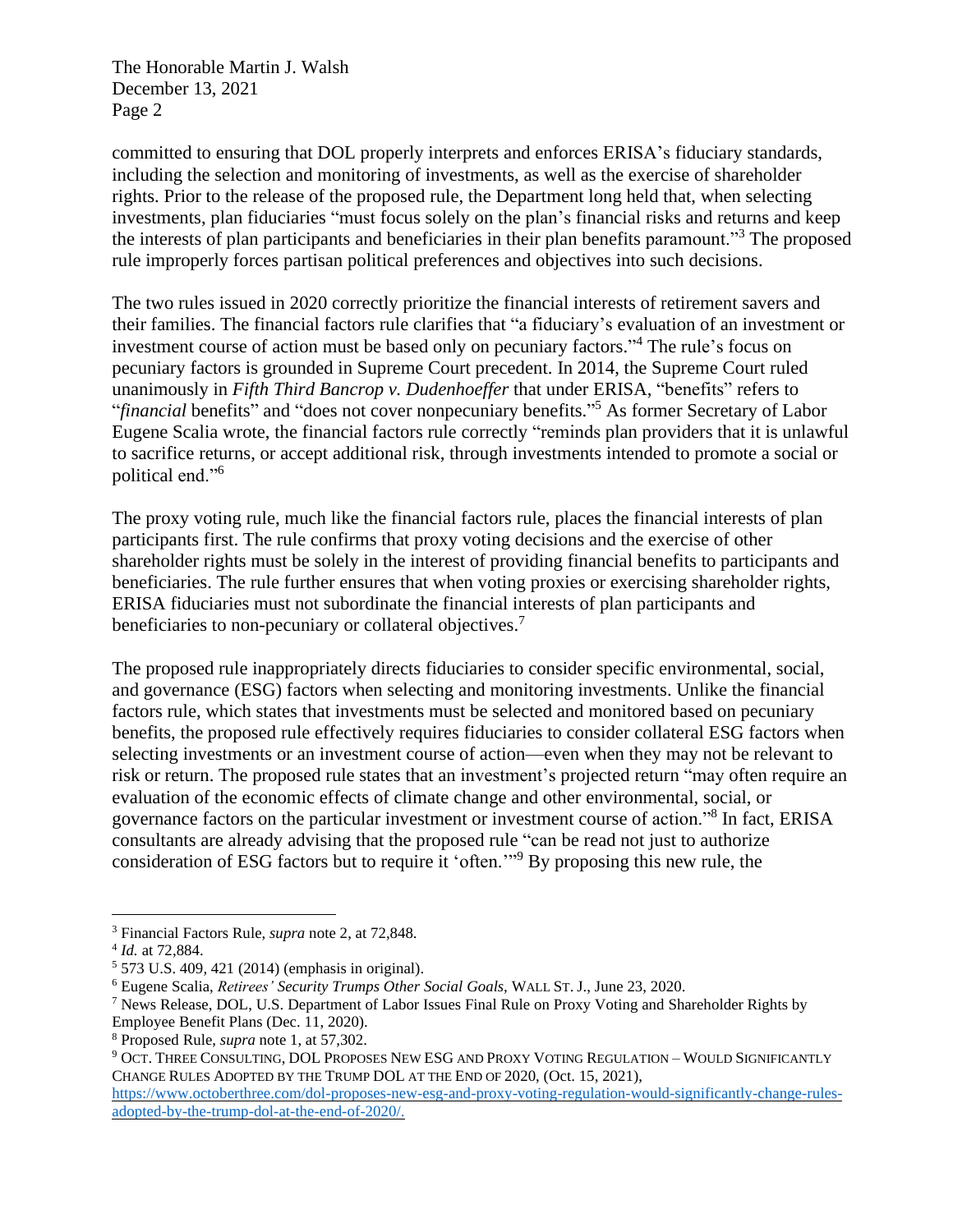The Honorable Martin J. Walsh December 13, 2021 Page 3

Department is clearly singling out specific factors to shape fiduciaries' investment decisions, which serve political priorities and objectives.

On January 20, 2021, President Biden signed Executive Order (EO) 13990 titled "Protecting Public Health and the Environment and Restoring Science to Tackle the Climate Crisis." The EO directs all federal agencies to review, revise, and rescind regulations issued by the Trump administration that were inconsistent with the administration's policy of prioritizing "environmental justice and the creation of the well-paying union jobs." <sup>10</sup> The White House also released a list of regulations the administration had predetermined must be reviewed, which included the financial factors rule.<sup>11</sup> By issuing the proposed rule pursuant to EO 13990, the Department is inappropriately favoring the partisan policy objectives of the Biden administration over the financial interests of retirement savers. This scheme is in clear conflict with ERISA's duties of loyalty to plan participants and is counter to the mission of the Employee Benefits Security Administration to ensure the security of the retirement benefits of America's workers and their families.

The preamble to the proposed rule claims that the 2020 financial factors rule includes "multiple statements that have been interpreted as putting the thumb on the scale against their consideration."<sup>12</sup> By listing specific examples of climate change, governance, and workforce factors<sup>13</sup>, the proposed rule effectively requires that such factors be considered material to an investment's risk and return. As such, the proposed rule is guilty of putting the thumb on the scale in favor of such investments. If the Department was truly interested in protecting retirement savers from unscrupulous actions, it would withdraw this improper coercion on fiduciaries to consider collateral ESG factors.

Furthermore, the Department falsely claims that the ESG examples included in the proposed rule have been listed in previous guidance.<sup>14</sup> Yet, the Department has never listed "labor relations" as a factor that may be material to an investment or investment course of action. The inclusion of "labor relations" in the proposed regulation is a special interest hand-out to President Biden's friends in Big Labor. It is well-documented that union pension funds direct investments to projects and companies that are unionized in order to boost union participation.<sup>15</sup> The proposed rule would make this unseemly practice a requirement.

Finally, we are also concerned that the proposed rule allows fiduciaries to vote proxies and exercise other shareholder rights, regardless of such actions' financial benefit to the plan or plan participants. The proposed rule requires fiduciaries when exercising shareholder rights to consider ESG factors that the Department has arbitrarily deemed material, such as climate change and labor

<sup>10</sup> Exec. Order No. 13,990, 86 Fed. Reg. 7037 (Jan. 25, 2021).

<sup>&</sup>lt;sup>11</sup> News Release, The White House, Fact Sheet: List of Agency Actions for Review (Jan. 20, 2021), [https://www.whitehouse.gov/briefing-room/statements-releases/2021/01/20/fact-sheet-list-of-agency-actions-for](https://www.whitehouse.gov/briefing-room/statements-releases/2021/01/20/fact-sheet-list-of-agency-actions-for-review/)[review/.](https://www.whitehouse.gov/briefing-room/statements-releases/2021/01/20/fact-sheet-list-of-agency-actions-for-review/)

<sup>12</sup> Proposed Rule, *supra* note 1, at 57,294.

<sup>13</sup> *Id.* at 57,302-57,303.

<sup>14</sup> *Id.* at 57,278.

<sup>15</sup> *See*, *e.g.*, THOMAS CROFT & ANNIE MALHOTRA, THE RESPONSIBLE INVESTOR HANDBOOK: MOBILIZING WORKERS' CAPITAL FOR A SUSTAINABLE WORLD (2017).